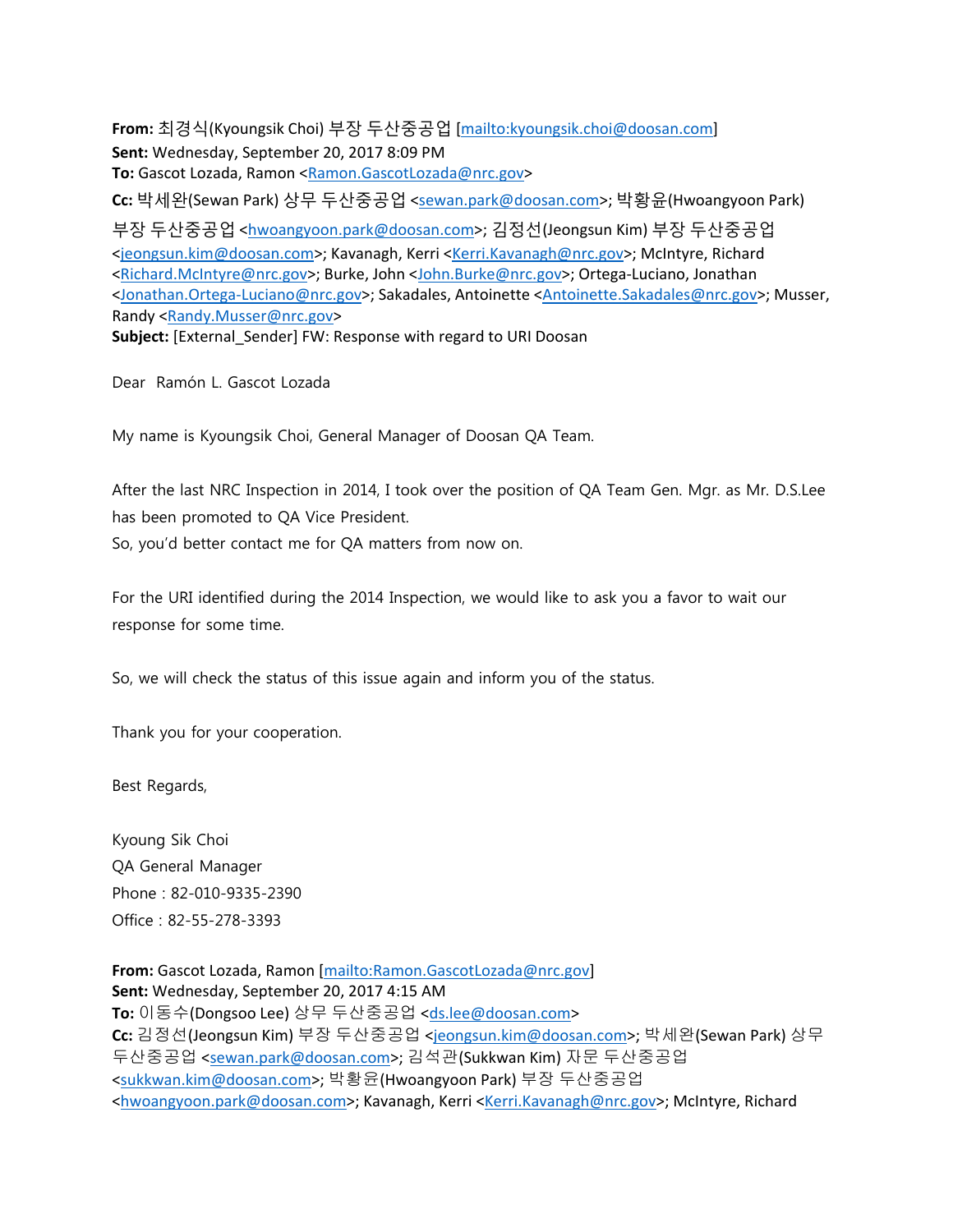<Richard.McIntyre@nrc.gov>; Burke, John <John.Burke@nrc.gov>; Ortega-Luciano, Jonathan <Jonathan.Ortega-Luciano@nrc.gov>; Sakadales, Antoinette <Antoinette.Sakadales@nrc.gov>; Musser, Randy <Randy.Musser@nrc.gov> **Subject:** URI Doosan

Greetings,

My name is Ramón L. Gascot and I'm contacting you on behalf of the USNRC Quality Assurance Vendor Inspection Branch-2, concerning the Unresolved Item (URI) documented in NRC Inspection Report (IR) 99901373/2014 (attached) identified to Doosan Heavy Industries and Construction in the NRC Vendor Inspection Report dated, September 18, 2014.

Page 13 and 14 of the IR identified that Unresolved Item 99901373/2014-201-01 was issued related to the Doosan disposition of certain NCRs as "use-as-is" without an adequate documented technical justification. At the time of the inspection the requirement of additional tensile testing requirements after post weld heat treatment (PWHT) remained in place and Doosan had continued procurement and fabrication for AP1000 projects. Doosan had continued to generate NCRs for this issue, which were then dispositioned as "use-as-is" by WEC without providing adequate justification for Doosan not meeting these additional specification requirements as it relates to the applicable design.

During the inspection, the NRC team questioned Doosan about the lack of engineering justification for their disposition of the nonconformance for only performing the tensile test in the as welded condition. Doosan explained that they could not meet the additional WEC process specification requirements, which had become a recurring nonconformance. The NRC inspection team discussed this issue with both Doosan and the WEC Doosan on-site resident inspector to understand the rationale for this method of NCR disposition. WEC indicated that they were going to perform an engineering design change evaluation and issue an engineering design change notice to clarify the specification and remove the additional process specification requirements. At the conclusion of the inspection, Doosan had not received the proposed design change notice from WEC. Therefore, this issue was identified as Unresolved Item 99901373/2014-201, pending NRC review of the completed Doosan evaluation.

Could you please describe the Doosan corrective action and any WEC disposition and how Doosan closed the issue concerning the Doosan disposition of certain NCRs described in the IR as "use-as-is" without an adequate documented technical justification.

Regards,

## Ramón L. Gascot Lozada,

Structural Engineer U.S. Nuclear Regulatory Commission